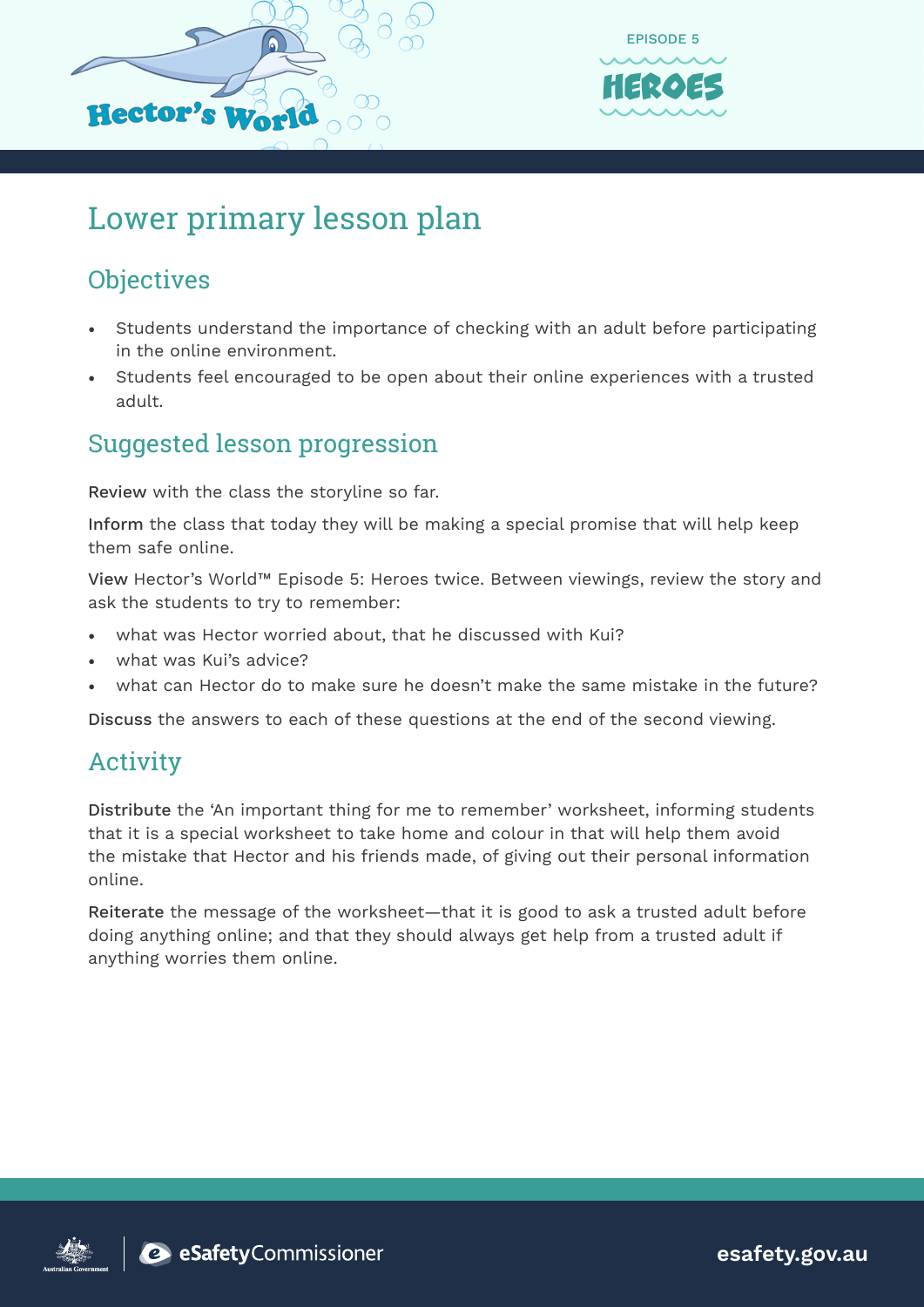# An important thing for me to remember is:



Always ask an adult before doing anything online.

To get help from a trusted adult if anything worries me online.

My name: